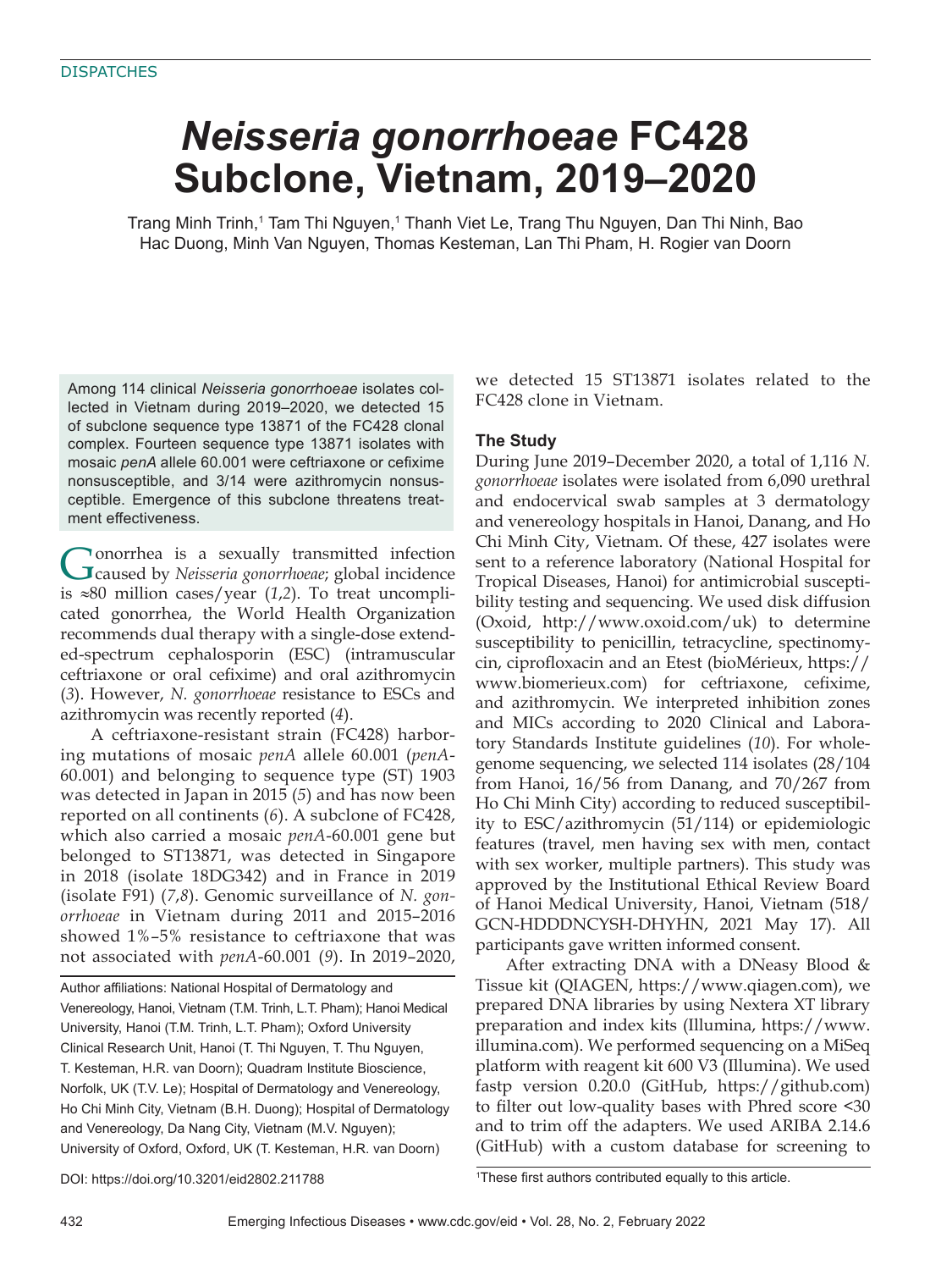detect antimicrobial resistance genes**.** We identified multilocus sequence typing (MLST) records from the *Neisseria* typing scheme PubMLST (https://pubmlst. org). We performed de novo assembly on the processed reads by using Shovill version 1.1.0 with SPades version 3.14 (GitHub) as the assembler. We used MOB-suite version 3.0.0 (GitHub) to reconstruct chromosome and plasmids from the assemblies. We identified *N. gonorrhoeae* multi-antigen sequence type (NG-MAST) by using NGMaster version 0.5.5, and we used *N. gonorrhoeae* Sequence Typing for Antimicrobial Resistance (NG-STAR) with pyngSTar (GitHub). We used the closest complete genome of *N. gonorrhoeae* searched by ReferenceSeeker (GitHub) as reference in Snippy 4.6.0 (GitHub) for variant calling. We created the core-genome alignment by using snippy-core with a provided mask of repeated regions and mobile elements. We used Gubbin version 2.3.4 (GitHub) to filter out the recombination in the alignment and fed it into IQTREE2 (GitHub) to reconstruct a maximumlikelihood phylogenetic tree. We used BEAST version 10.4 and TreeAnnotator (https://beast.community) to estimate the time to the most recent common ancestor (tMRCA), and ggtree version 3.0.2 (GitHub) in R (https://www.r-project.org) for visualization. Sequencing data are available from the European Nucleotide Archive (https://www.ebi.ac.uk/ena; project no. PRJEB45627).

Of 114 *N. gonorrhoeae* isolates, 15 were typed by MLST as ST13871 (Table). All patients recovered clinically after receiving 1 dose of intramuscular ceftriaxone (1 g) and oral azithromycin (1 g), although microbiological clearance of *N. gonorrhoeae* was unknown. However, because neither test-of-cure nor pharyngeal testing was performed, persistent asymptomatic infection may have been missed.

Among the 15 ST13871 isolates, NG-MAST based on 2 antigen genes identified 7 as ST7237 and 1 as ST1086; 7 were of unidentified sequence type (*porB* new, *tbpB* 21). In the NG-STAR system, based on 7 resistance genes, we found that 6 isolates were ST233, 1 was ST345, 1 was ST1133; sequence types were unknown for 7 (Appendix, https://wwwnc.cdc.gov/ EID/article/28/02/21-1788-App1.pdf). For 1 isolate from Vietnam, the MLST, NG-MAST, and NG-STAR typing was identical to that of the 2 strains reported from Singapore and France/Cambodia (Appendix).

All ST13871 isolates were resistant to ciprofloxacin, nonsusceptible to penicillin and tetracycline, but susceptible to spectinomycin. For 14 isolates, susceptibility to ESCs was reduced (MIC ranges: cefixime 0.5–1.5 mg/L, ceftriaxone 0.38–0.75 mg/L) and 3 were nonsusceptible to azithromycin (MIC 1.5 mg/L), thus

| <b>Table.</b> Epidemiologic and clinical characteristics of patients |
|----------------------------------------------------------------------|
| infected with multidrug-resistant Neisseria gonorrhoeae              |
| ST13871, Vietnam, 2019-2020*                                         |

| 0110071, victimum, 2010 2020<br>Variable                           | No. (%)  |
|--------------------------------------------------------------------|----------|
| Patient sex                                                        |          |
| М                                                                  | 13 (87)  |
| F                                                                  | 2 (13)   |
| Place of consultation, year                                        |          |
| Ho Chi Minh City, 2019                                             | 3(20)    |
| Ho Chi Minh City, 2020                                             | 9 (60)   |
| Danang, 2020                                                       | 3(20)    |
| Hanoi                                                              |          |
| Clinical history                                                   |          |
| Previous STIs                                                      | U        |
| Co-infection with other STIs                                       |          |
| Syphilis                                                           | 0        |
| Chlamydia trachomatis                                              | U        |
| Sexual history                                                     |          |
| Sex partners during past 3 mo                                      |          |
|                                                                    | 10 (67)  |
| >2                                                                 | 5(33)    |
| Sexual contact with commercial sex worker                          | 5(33)    |
| Unprotected sex during most recent intercourse                     | 12 (80)  |
| Men who have sex with men                                          |          |
| Current treatment with antibiotic                                  | 15 (100) |
| Ceftriaxone, 1g intramuscularly                                    | 15 (100) |
| Azithromycin, 1g orally                                            | 10 (67)  |
| *Patient age range (median) 19–56 (31) y. ST, sequence type; STIs, |          |
| sexually transmitted infections.                                   |          |

presenting an extensively drug-resistant (XDR) pattern (*11*) (Appendix).

Most ST13871 isolates harbored resistance genes, including *ponA*:L421P, the plasmid-mediated *bla-TEM* 135, the *mtrR* promoter −35Adel mutation causing overexpression of the MtrCDE efflux pump, *rpsJ*:V57M associated with tetracycline resistance, or changes in *penB* (G120K, A121D) associated with decreased influx of porin channel PorB1b. The mosaic *penA*-60.001, associated with resistance to ESCs (*5*), was found in 14 of 15 isolates, all nonsusceptible to  $\geq$ 1 ESC (Appendix). One ST13871 isolate carrying *penA*-43.002 gene was susceptible to ESCs.

In all 15 isolates, we found mutations in *gyrA* and *parC* genes, conferring resistance to ciprofloxacin, including *gyrA*: S91F/G95A and *parC*: S87R, and 2 mutations (*parC*: V596I, L479F) not previously reported. We found no plasmidborne *tetM* causing resistance to tetracycline and no other gene except for *mtrR* promoter −35Adel conferring resistance to azithromycin.

According to time-scaled Bayesian phylogeny of 17 ST13871 sequences from Vietnam (n = 15), France  $(n = 1)$ , and Singapore  $(n = 1)$  (Figure), samples clustered into 3 distinct clades. Clade 1a contained the 2 previously reported ST13871 isolates from Singapore and France/Cambodia, as well as 3 isolates from this study, including the one sharing the same typing as the international isolates. Median tMRCA of this clade was calculated as March 2017 (95% highest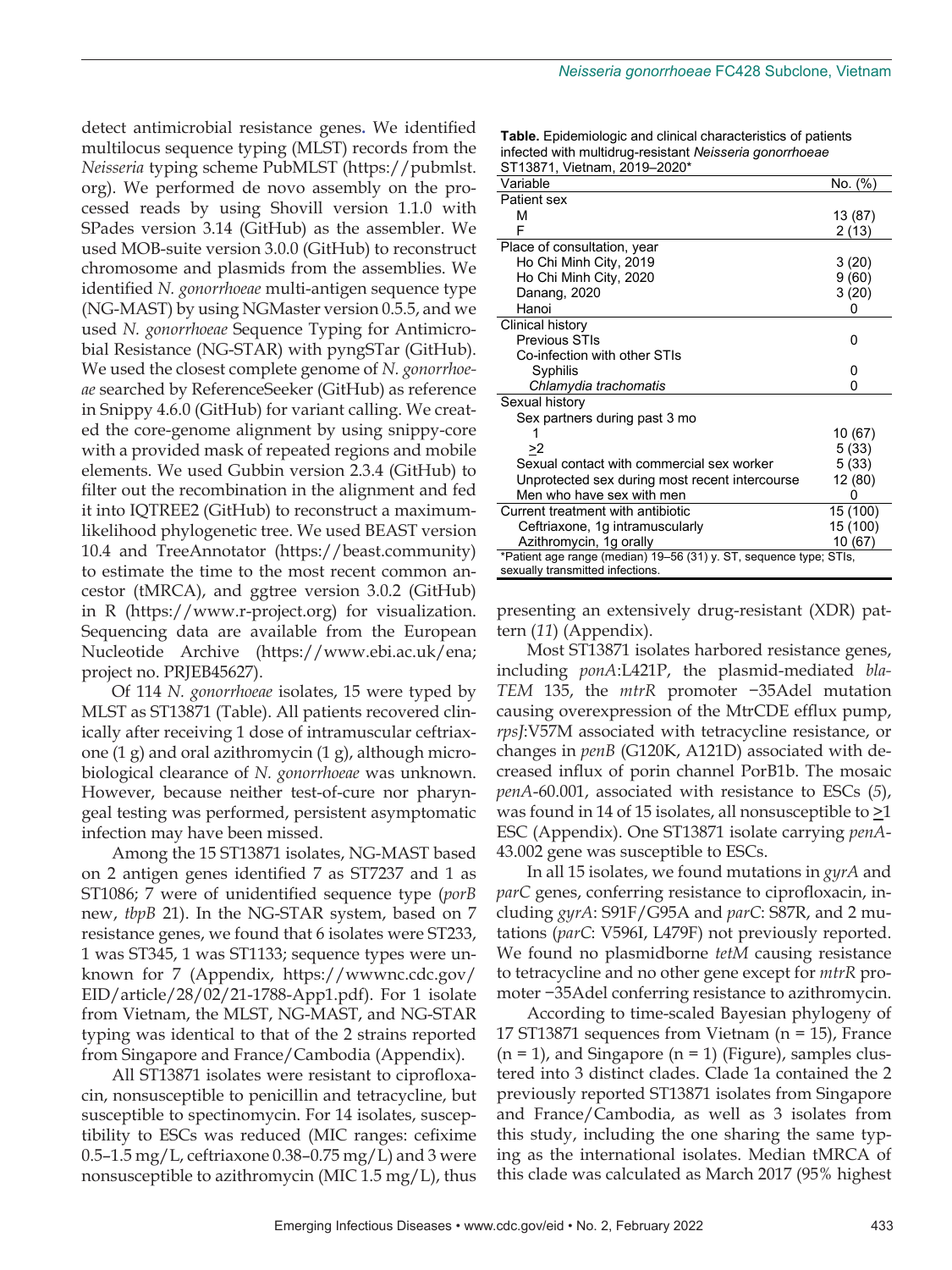#### **DISPATCHES**



**Figure.** Time-scaled Bayesian maximum clade credibility phylogenetic tree of *Neisseria gonorrhoeae* ST13871 (17 isolates) with date of collection and location of collected isolates, Vietnam, 2019–2020. Red diamonds show posterior probability >90%; internal node labels show estimated time to most recent common ancestor.

posterior density [HPD] April 2014–February 2018), of clade 1b as October 2018 (95% HPD August 2016– September 2019), and of clade 2 as September 2017 (95% HPD April 2013–May 2019). Estimated median tMRCA for the 17 ST13871 isolates was September 2014. One clade 1b isolate came from a patient who reported having had sexual contact in Laos 1 week before diagnosis. Two of the XDR isolates belonged to clade 2 but were not closely related.

### **Conclusions**

We detected the globally disseminated FC428-related resistant *N. gonorrhoeae* clone in Vietnam in 2019– 2020. Among 114 *N. gonorrhoeae* isolates collected, 15 were ST13871 and 14 were related to the FC428 clone by harboring the mosaic *penA–*60.001 gene conferring resistance to ESCs. The ceftriaxone MICs for these 14 isolates were similar to those for globally reported FC428 isolates, but cefixime MICs were lower (*6*,*12*). We found 3 XDR ST13871 isolates, nonsusceptible to azithromycin and ESCs but susceptible to spectinomycin. Resistance determinants to other antimicrobial drugs in all isolates from Vietnam were similar to those of the FC428 clone (*5*,*7*,*8*,*13*,*14*).

Our phylogenetic analysis showed that all 17

ST13871 isolates arose from the rooted FC428 strain and were distributed into 3 clades with a common ancestor estimated in 2014, consistent with estimates of other FC428-like isolates (*13*). These results suggest that ST13871 has been circulating in Southeast Asia for several years.

Emergence of multidrug-resistant FC428 subclone (ST13871) in Vietnam possibly threatens effectiveness of the current presumptive treatment. Therefore, regular monitoring of antimicrobial drug susceptibility of *N. gonorrhoeae* is necessary. Controlling the spread of resistant *N. gonorrhoeae* may be enhanced by follow-up visits, postrecovery culturing, and partner counseling.

# **Acknowledgments**

We thank the laboratory technicians at the Department of Microbiology, National Hospital of Dermatology and Venereology; Ho Chi Minh Hospital of Dermatology and Venereology; and Danang Hospital of Dermatology and Venereology for collecting swab samples and isolating *N. gonorrhoeae*. We acknowledge the laboratory staff at Oxford University Clinical Research Unit, Hanoi, for their support with sample processing and whole-genome sequencing.